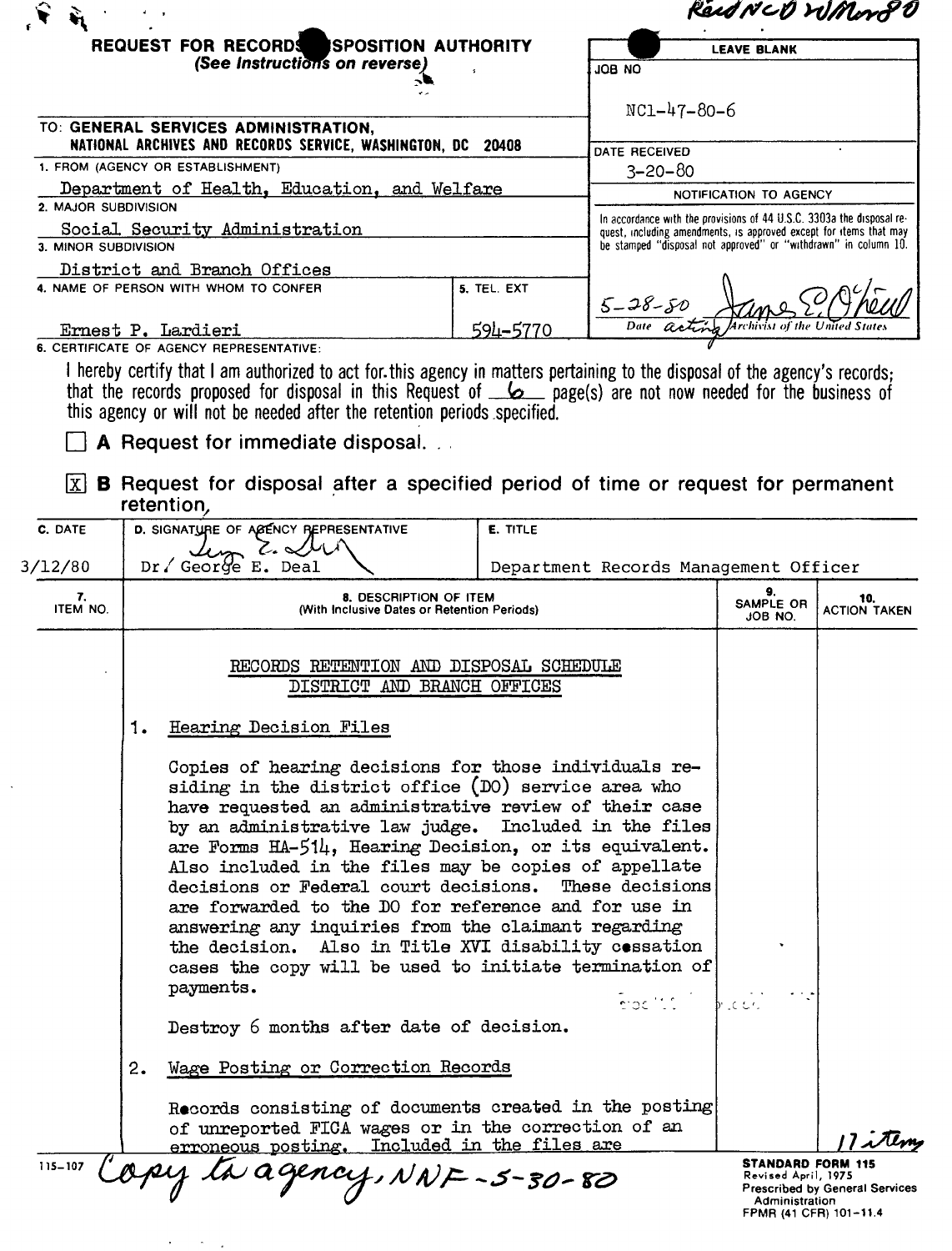|                |    | <b>Request for Records Disposition Authority-Continuation</b>                                                                                                                                                                                                                                                                                                                                                                                                                                                                                                                                                                                                                                                                                                                                                                                                                                                                                    | JOB NO |                           | PAGE OF 6                       |
|----------------|----|--------------------------------------------------------------------------------------------------------------------------------------------------------------------------------------------------------------------------------------------------------------------------------------------------------------------------------------------------------------------------------------------------------------------------------------------------------------------------------------------------------------------------------------------------------------------------------------------------------------------------------------------------------------------------------------------------------------------------------------------------------------------------------------------------------------------------------------------------------------------------------------------------------------------------------------------------|--------|---------------------------|---------------------------------|
| 7.<br>ITEM NO. |    | 8. DESCRIPTION OF ITEM<br>(With Inclusive Dates or Retention Periods)                                                                                                                                                                                                                                                                                                                                                                                                                                                                                                                                                                                                                                                                                                                                                                                                                                                                            |        | 9.<br>SAMPLE OR<br>JOB NO | 2<br>10.<br><b>ACTION TAKEN</b> |
|                |    | Forms SSA-7010, Notice of Determination of FICA Wages,<br>or its equivalent, and related correspondence.<br>on Form SSA-7010 consists of emphoyer and employee<br>identification information, corrected wage information<br>and certification that wages are correctly posted.<br>Record copies of these documents are maintained in the<br>claims folder. Copies are also retained by the Office<br>of Central Operations and Internal Revenue Service.<br>Destroy when 90 days old unless development estab-<br>lishes precedent. In that case, file in the precedent<br>file and retain in accordance with disposition in-<br>structions for precedent documents.                                                                                                                                                                                                                                                                             | Data   |                           |                                 |
|                | 3. | Disclosure File                                                                                                                                                                                                                                                                                                                                                                                                                                                                                                                                                                                                                                                                                                                                                                                                                                                                                                                                  |        |                           |                                 |
|                |    | Consent statements signed by claimant stating that<br>specific personal information may be released to or-<br>ganizations such as State welfare departments, legal<br>aid groups, pension funds, etc. These statements may<br>be on the organization's stationery or may be on<br>Form SSA-1610, Social Security - Public Assistance<br>Agency Information Request and Report. Information<br>contained in the statements or on Form SSA-1610 in-<br>cludes claimant identification, information to be<br>released, and organization to be given the information<br>Also included in the file are requests by organiza-<br>tions, such as welfare departments or pension funds,<br>for information about a large number of people.<br>these cases, the organization maintainss individual<br>consent statements, unless the request is for tax<br>return information. SSA must then retain the indi-<br>vidual consent statements for IRS audit. | In.    |                           |                                 |
|                |    | Statements Requesting Disclosure of Tax Return<br>а.<br>Information                                                                                                                                                                                                                                                                                                                                                                                                                                                                                                                                                                                                                                                                                                                                                                                                                                                                              |        |                           |                                 |
|                |    | Destroy when IRS audit is completed.                                                                                                                                                                                                                                                                                                                                                                                                                                                                                                                                                                                                                                                                                                                                                                                                                                                                                                             |        |                           |                                 |
|                |    | Other Disclosure Requests<br>b.                                                                                                                                                                                                                                                                                                                                                                                                                                                                                                                                                                                                                                                                                                                                                                                                                                                                                                                  |        |                           |                                 |
|                |    | Destroy when disclosure transaction is completed.                                                                                                                                                                                                                                                                                                                                                                                                                                                                                                                                                                                                                                                                                                                                                                                                                                                                                                |        |                           |                                 |
|                | 4. | Informal Disallowance File                                                                                                                                                                                                                                                                                                                                                                                                                                                                                                                                                                                                                                                                                                                                                                                                                                                                                                                       |        |                           |                                 |
|                |    | A file containing copies of Forms SSA-L991, Supple-<br>mental Security Income Information, and SSA-3462,<br>Record of SSI Inquiry, or their equivalents.<br>The<br>records pertain to individuals who have inquired                                                                                                                                                                                                                                                                                                                                                                                                                                                                                                                                                                                                                                                                                                                              |        |                           |                                 |

."

 $\mathcal{L}(\mathcal{F})$  and  $\mathcal{F}(\mathcal{F})$  $\mathcal{L}_{\text{max}}$  and  $\mathcal{L}_{\text{max}}$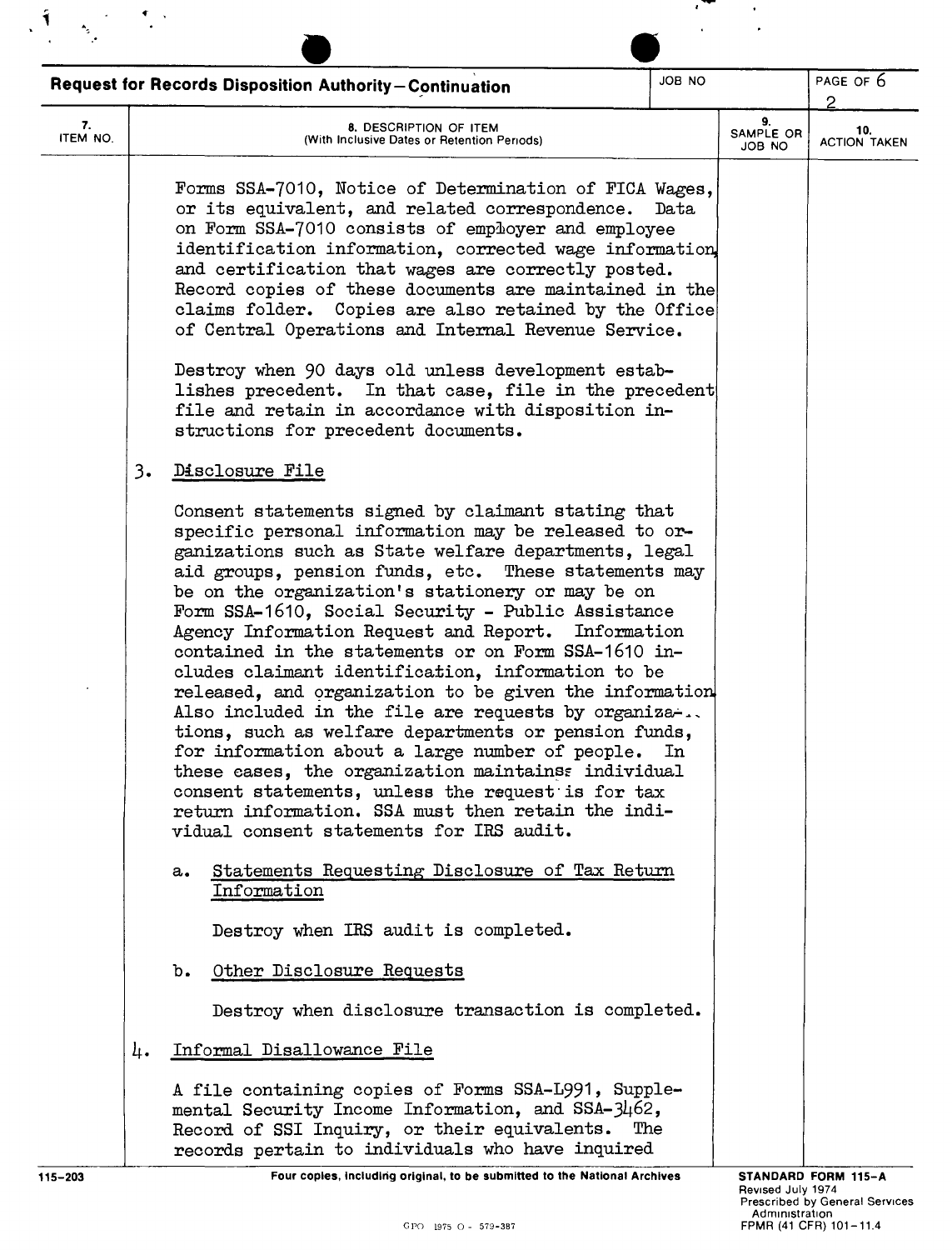|                |    | <b>Request for Records Disposition Authority-Continuation</b>                                                                                                                                                                                                                                                                                                                                                                                                                                                                                                                                                                        | JOB NO. |                           | PAGE OF 6<br>ર             |
|----------------|----|--------------------------------------------------------------------------------------------------------------------------------------------------------------------------------------------------------------------------------------------------------------------------------------------------------------------------------------------------------------------------------------------------------------------------------------------------------------------------------------------------------------------------------------------------------------------------------------------------------------------------------------|---------|---------------------------|----------------------------|
| 7.<br>ITEM NO. |    | 8. DESCRIPTION OF ITEM<br>(With Inclusive Dates or Retention Periods)                                                                                                                                                                                                                                                                                                                                                                                                                                                                                                                                                                |         | 9.<br>SAMPLE OR<br>JOB NO | 10.<br><b>ACTION TAKEN</b> |
|                |    | about eligibility for SSI benefits and who, upon<br>review without verification of resources and other<br>eligibility factors by the DO, are found to be in-<br>eligible for SSI benefits. No formal application is<br>filed and no Title XVI claims folder established.<br>Records are maintained by personal identifier--either<br>surname or social security number. These documents<br>are placed in the claims folder, if a Title II claim<br>is filed, to document that the individual has been<br>considered for SSI benefits.                                                                                                |         |                           |                            |
|                |    | Destroy when 90 days old.                                                                                                                                                                                                                                                                                                                                                                                                                                                                                                                                                                                                            |         |                           |                            |
|                | 5. | Undelivered Social Security Number Cards                                                                                                                                                                                                                                                                                                                                                                                                                                                                                                                                                                                             |         |                           |                            |
|                |    | A file of undelivered social security number cards,<br>Form SSA-702, Social Security Card, or its equivalent,<br>maintained in alphabetical or social security number<br>order.<br>These cards are undelivered because either<br>the address is incorrect or the individual has asked<br>that the DO keep the card until he/she picks it up.<br>Since the information is available on SSA's NUMIDENT<br>and ALPHADENT system, a duplicate card may be issued<br>at some future time when address or pickup problems<br>are resolved.                                                                                                 |         |                           |                            |
|                |    | Destroy 30 days after returned to the DO as undeliver-<br>able or 30 days after card is made available for pick-<br>up by applicant.                                                                                                                                                                                                                                                                                                                                                                                                                                                                                                 |         |                           |                            |
|                | 6. | Provider Summary Inspection Reports                                                                                                                                                                                                                                                                                                                                                                                                                                                                                                                                                                                                  |         |                           |                            |
|                |    | Form HCFA-2567, Statement of Deficiencies and Plan of<br>Correction, or its equivalent, for hospitals, nursing<br>homes, or other providers of Medicare services in the<br>DO's servicing area. These are maintained by the DOs<br>as part of the Freedom of Information materials avail-<br>able for public reference. HCFA-2567 contains the<br>results of Medicare officials' inspection of providers<br>It includes a summary statement of deficiencies and<br>the provider's plans to correct these deficiencies.<br>Record copies of these inspection reports are main-<br>tained by the Health Care Financing Administration. |         |                           |                            |
|                |    | Destroy upon receipt of updated report.                                                                                                                                                                                                                                                                                                                                                                                                                                                                                                                                                                                              |         |                           |                            |
|                | 7. | Quality Control Files                                                                                                                                                                                                                                                                                                                                                                                                                                                                                                                                                                                                                |         |                           |                            |
|                |    | Quality control records, such as Form SSA-3333U3,                                                                                                                                                                                                                                                                                                                                                                                                                                                                                                                                                                                    |         |                           |                            |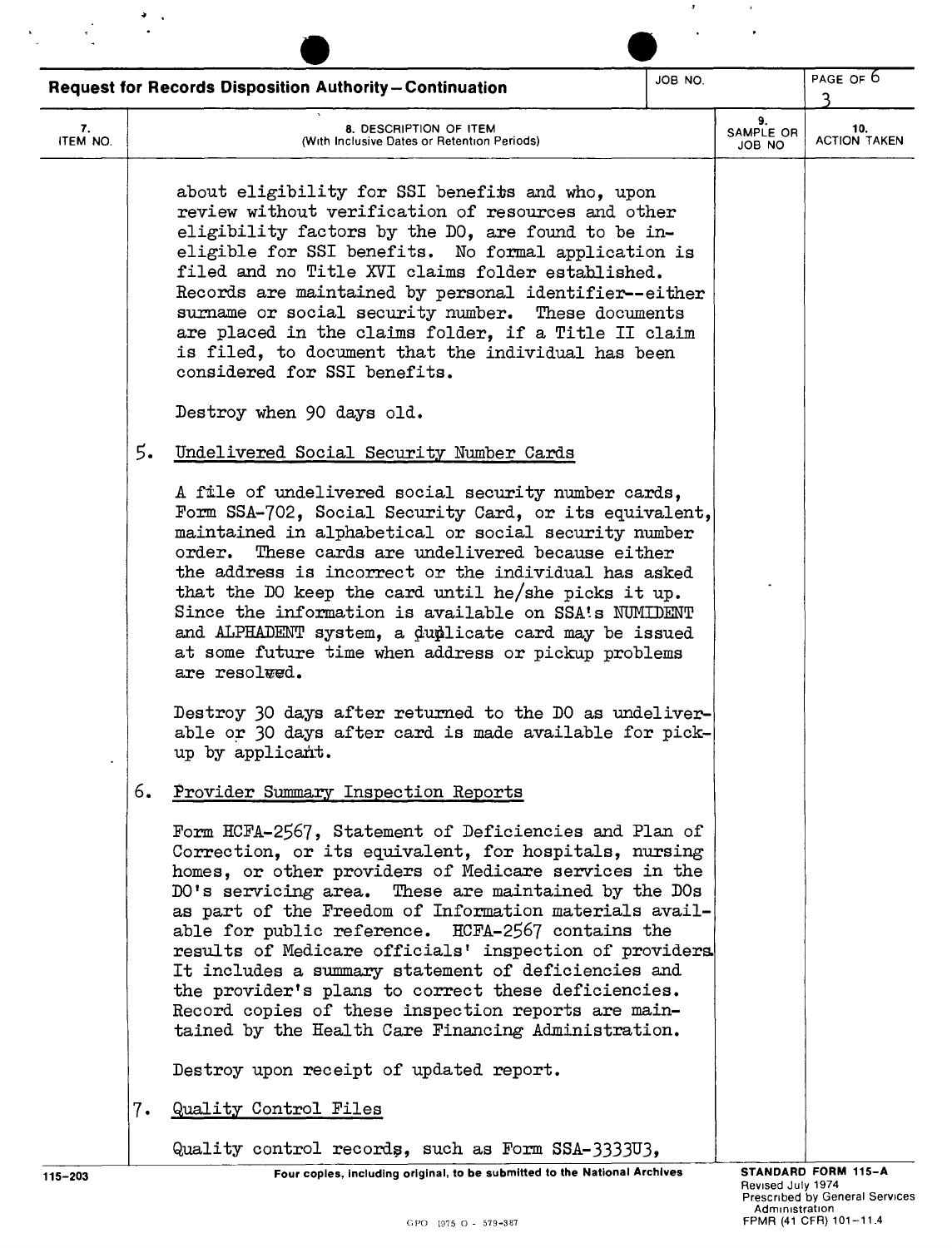|                      | <b>Request for Records Disposition Authority-Continuation</b>                                                                                                                                                                                                                                                                                                                                                                                                                                                                                                                           | JOB NO |                           | PAGE OF 6                  |
|----------------------|-----------------------------------------------------------------------------------------------------------------------------------------------------------------------------------------------------------------------------------------------------------------------------------------------------------------------------------------------------------------------------------------------------------------------------------------------------------------------------------------------------------------------------------------------------------------------------------------|--------|---------------------------|----------------------------|
| 7.<br><b>ITEM NO</b> | 8. DESCRIPTION OF ITEM<br>(With Inclusive Dates or Retention Periods)                                                                                                                                                                                                                                                                                                                                                                                                                                                                                                                   |        | 9.<br>SAMPLE OR<br>ON 80L | 10.<br><b>ACTION TAKEN</b> |
|                      | Quality Control Case Study, or its equivalent, used by<br>DO operations analysts (OAs) to record deficiencies<br>and errors found during their sample review.<br>mation consists of case identification information.<br>type of claim, type and description of error, and<br>pertinent manual reference. The original copy of the<br>Form SSA-3333U3 is attached to the folder being re-<br>turned for error correction; one copy is forwarded to<br>the supervisor, and one is retained by the OA. OA<br>copies are used to prepare monthly quality reports<br>sent to the DO manager. | Infor- |                           |                            |
|                      | Original Copy<br>a.<br>Destroy upon correction of error.                                                                                                                                                                                                                                                                                                                                                                                                                                                                                                                                |        |                           |                            |
|                      | ъ.<br>Other Copies                                                                                                                                                                                                                                                                                                                                                                                                                                                                                                                                                                      |        |                           |                            |
|                      | Destroy when 6 months old.                                                                                                                                                                                                                                                                                                                                                                                                                                                                                                                                                              |        |                           |                            |
|                      | Quality Review Reports<br>$c_{\bullet}$                                                                                                                                                                                                                                                                                                                                                                                                                                                                                                                                                 |        |                           |                            |
|                      | Destroy when 1 year old.                                                                                                                                                                                                                                                                                                                                                                                                                                                                                                                                                                |        |                           |                            |
| 18.                  | Master Beneficiary Record (MBR) Correction Records                                                                                                                                                                                                                                                                                                                                                                                                                                                                                                                                      |        |                           |                            |
|                      | Documents, such as Form SSA-3274, Correction Input<br>Data HIMBR, and SSA-3709, MBR Records Corrections, or<br>their equivalents, used to input corrective health<br>insurance (HI), retirement and survivor's insurance,<br>or disability insurance information to the HI master<br>record and/or MBR. These coding sheets usually con-<br>tain information such as beneficiary name, claim num-<br>ber, and corrected information.                                                                                                                                                    |        |                           |                            |
|                      | Destory when 90 days old.                                                                                                                                                                                                                                                                                                                                                                                                                                                                                                                                                               |        |                           |                            |
| 19.                  | Query Records                                                                                                                                                                                                                                                                                                                                                                                                                                                                                                                                                                           |        |                           |                            |
|                      | Coding sheets, such as Form SSA-2467, Request for<br>HI/MBR/SSR Information or HI Card, or its equivalent,<br>used to request any online information from the HI,<br>MBR, or Supplemental Security Record (SSR) master<br>record. These input data worksheets are also used for<br>the transmission of requests for replacement of HI<br>Information on these records consists of<br>cards.<br>claimant identification, program identification, and<br>requested information.                                                                                                           |        |                           |                            |
|                      | Destroy when 30 days old.                                                                                                                                                                                                                                                                                                                                                                                                                                                                                                                                                               |        |                           |                            |

Ξ

 $\hat{\mathbf{x}}$ 

 $\bar{\omega}$ 

115-203 **Four copies, including original, to be submitted to the National Archives** 

Revised July 1974 Prescribed by General Services Administration GPO 1975 () - 579-387 FPMR (41 CFR) 101-114

 $\mathcal{F}(\mathcal{F})$  and  $\mathcal{F}(\mathcal{F})$  $\sim 10^{-10}$  and  $\sim 10^{-10}$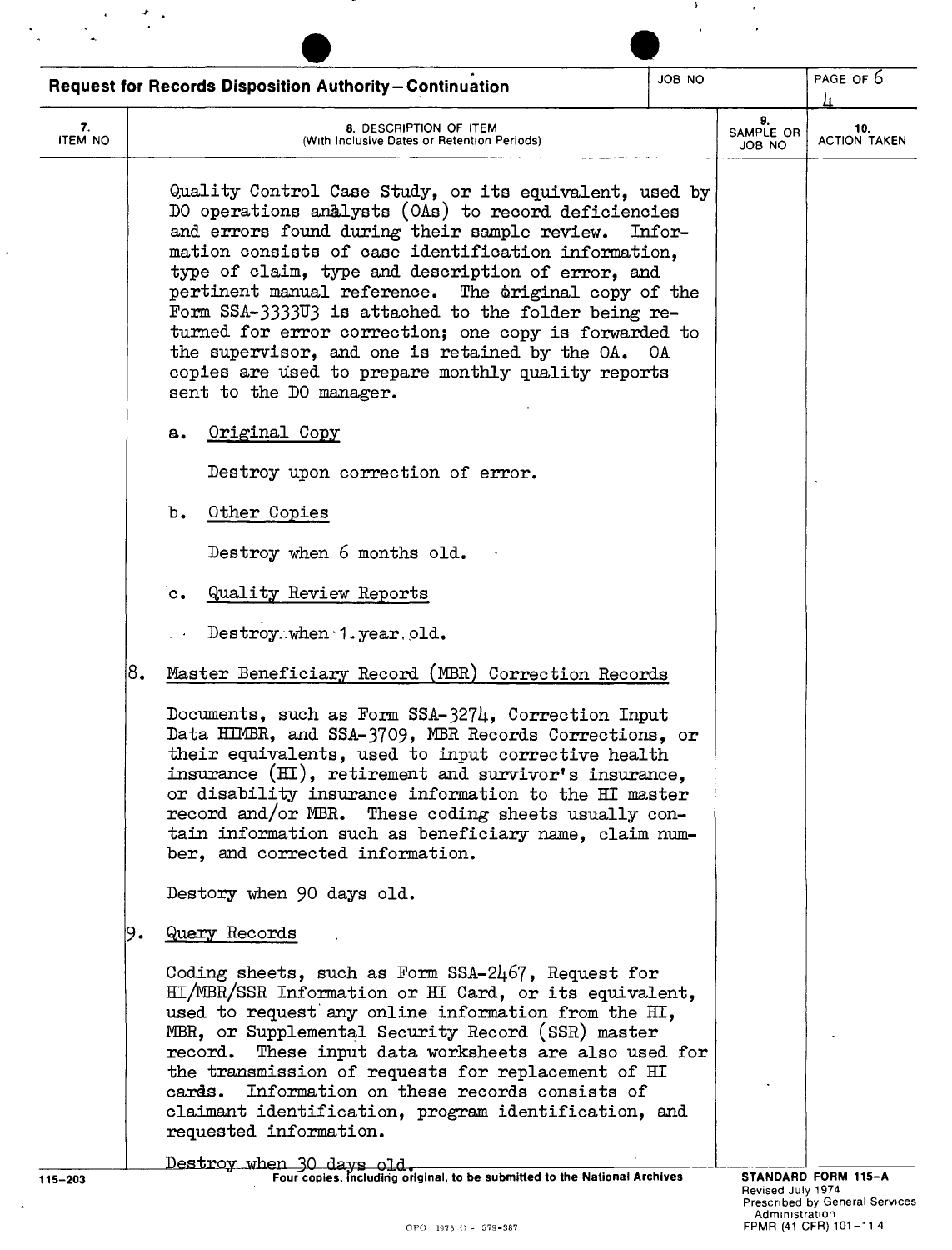|                | JOB NO.<br><b>Request for Records Disposition Authority-Continuation</b> |                                                                                                                                                                                                                                                                                                                                                                                                                                                                            |     |                            | PAGE OF 6<br>ς             |
|----------------|--------------------------------------------------------------------------|----------------------------------------------------------------------------------------------------------------------------------------------------------------------------------------------------------------------------------------------------------------------------------------------------------------------------------------------------------------------------------------------------------------------------------------------------------------------------|-----|----------------------------|----------------------------|
| 7.<br>ITEM NO. |                                                                          | <b>8. DESCRIPTION OF ITEM</b><br>(With Inclusive Dates or Retention Periods)                                                                                                                                                                                                                                                                                                                                                                                               |     | 9.<br>SAMPLE OR<br>JOB NO. | 10.<br><b>ACTION TAKEN</b> |
|                | 10.                                                                      | Redetermination Case Control Cards                                                                                                                                                                                                                                                                                                                                                                                                                                         |     |                            |                            |
|                |                                                                          | Computer-generated punchcards used for the input of<br>redetermination information into the SSR. Punhhcards<br>are sent to the DOs from the Office of Systems for<br>SSI recipients in the DO's service area. Information<br>on the cards consists of case identification infor-<br>mation. Cards are used to enter the results of the<br>redetermination if there are no changes in living<br>arrangements and eligibility factors as a result of<br>the redetermination. |     |                            |                            |
|                |                                                                          | Destroy 6 months after completion of the redeter-<br>minations or when administrative value ceases, which-<br>ever is earlier.                                                                                                                                                                                                                                                                                                                                             |     |                            |                            |
|                | 11.                                                                      | Teletype Files                                                                                                                                                                                                                                                                                                                                                                                                                                                             | ٠., |                            |                            |
|                |                                                                          | Teletypes received by DOs via SSA Data Acquisition<br>and Retrieval System (SSADARS) or Advance Records<br>System (ARS) covering a variety of subjects, such as<br>beneficiary data, reports, or procedures. Disposi-<br>tion instructions for the teletype are contained in<br>the transmission.                                                                                                                                                                          |     |                            |                            |
|                |                                                                          | Destroy in accordance with teletype disposition<br>instructions.                                                                                                                                                                                                                                                                                                                                                                                                           |     |                            |                            |
|                | 12.                                                                      | Program and Management Reports                                                                                                                                                                                                                                                                                                                                                                                                                                             |     |                            |                            |
|                |                                                                          | Program and management reports, such as overtime and<br>staffing reports, workloads and production reports,<br>and other reports received or prepared to submit<br>narrative or statistical data to management offices.<br>Reports may be required or issued by central office,<br>the regional office, or the area director. Specific<br>examples of central office issued reports include:                                                                               |     |                            |                            |
|                |                                                                          | District Office Workload Derivative Report;<br>a.                                                                                                                                                                                                                                                                                                                                                                                                                          |     |                            |                            |
|                |                                                                          | District Office Workload Summary Report;<br>b.                                                                                                                                                                                                                                                                                                                                                                                                                             |     |                            |                            |
|                |                                                                          | SSI Initial Claims Processing Times Report;<br>с.                                                                                                                                                                                                                                                                                                                                                                                                                          |     |                            |                            |
|                |                                                                          | District Office Totals - Exception Control Report;<br>d.                                                                                                                                                                                                                                                                                                                                                                                                                   |     |                            |                            |
|                |                                                                          | SSA Critical Case System Processing Report;<br>е.                                                                                                                                                                                                                                                                                                                                                                                                                          |     |                            |                            |
|                |                                                                          | Average Award Processing Time Report; and<br>f.                                                                                                                                                                                                                                                                                                                                                                                                                            |     |                            |                            |
| 115-203        |                                                                          | Four copies, including original, to be submitted to the National Archives                                                                                                                                                                                                                                                                                                                                                                                                  |     |                            | STANDARD FORM 115-A        |

 $\label{eq:2} \frac{d\mathbf{y}}{d\mathbf{x}} = \frac{d\mathbf{y}}{d\mathbf{x}} \frac{d\mathbf{y}}{d\mathbf{x}} \frac{d\mathbf{y}}{d\mathbf{x}}$ 

 $\label{eq:2.1} \mathcal{L}_{\mathcal{A}}(\mathbf{x}) = \mathcal{L}_{\mathcal{A}}(\mathbf{x}) = \mathbf{1}_{\mathcal{A}}(\mathbf{x}) = \mathcal{A}(\mathbf{x})$